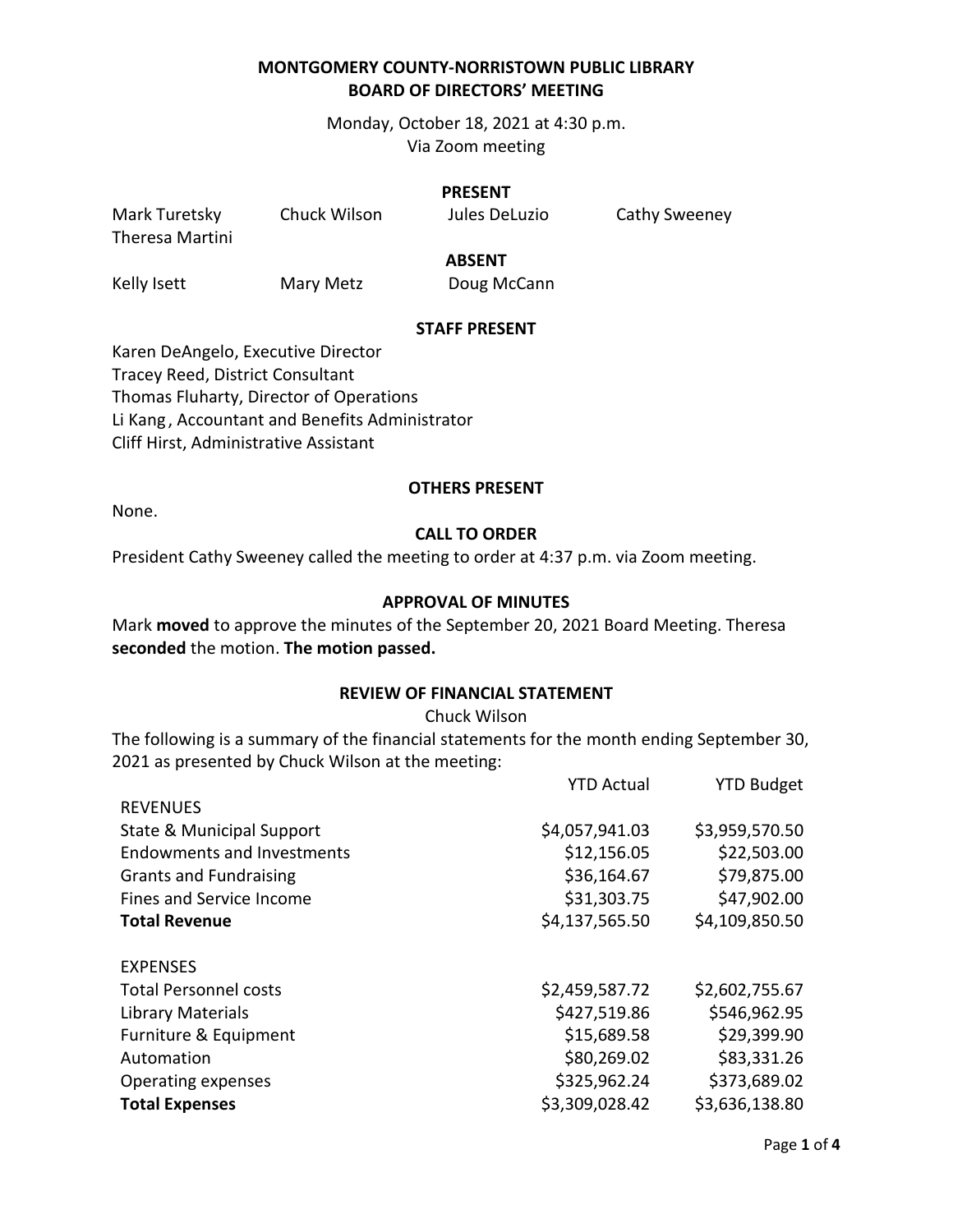Chuck reviewed the financial statements ending September 30, 2021. Total revenue is favorable to budget. Total expenses are also favorable to budget.

Jules **moved** to file the financial statements for audit. Mark **seconded** the motion. **The motion passed.** 

#### **APPROVAL OF BILLS OVER \$1,000**

Chuck reviewed the bills over \$1,000.00 for October 2021. Theresa **moved** to approve the bills over \$1,000.00. Jules **seconded** the motion. **The motion passed.**

#### **PRESIDENT'S REPORT**

Cathy Sweeney

Cathy reported on the annual fundraiser, "Booktoberfest," that was held at the Elmwood Park Zoo on Thursday, October 14, 2021. Net income was about \$5,000.00. Cathy discussed the annual appeal letter, which is to be mailed during the first week of November.

Cathy noted that there is a need for two volunteers from the Board to join the Policy and Planning Committee. Karen noted that serving on this committee would involve working on the development of a strategic plan for a period of six to nine months, with monthly meetings. In addition, many of our policies have not been reviewed in many years, and Karen would like the committee to review policies on an ongoing basis. Theresa Martini volunteered to join the committee, and Mark expressed willingness to participate on the committee as a non-board member after his board term ends in December of this year.

# **EXECUTIVE DIRECTOR'S REPORT**

Karen DeAngelo

Karen presented her report. Karen will have jury duty on November 1, 2021. Karen discussed the matter of library fines. She noted that we take in much less in fines than in years past, that many libraries are going fine free, and that we might consider reducing or eliminating fines at some point in the future. Karen suggested that fines should not be used to support operating expenses.

Karen discussed rental fees. In the past we have budgeted for revenue of about \$7,500.00 per year for rental fees. Karen asked the board to eliminate rental fees to promote equity. Rental fees fall most heavily on those who can least afford them.

Mark **moved** to eliminate all rental fees for library materials effective January 1, 2022. Theresa **seconded** the motion. **The motion passed.**

Tom reported on the vehicle fleet. The #6 Bookmobile has been taken out of service and all library materials have been removed from the vehicle. The vehicle will be donated. The Books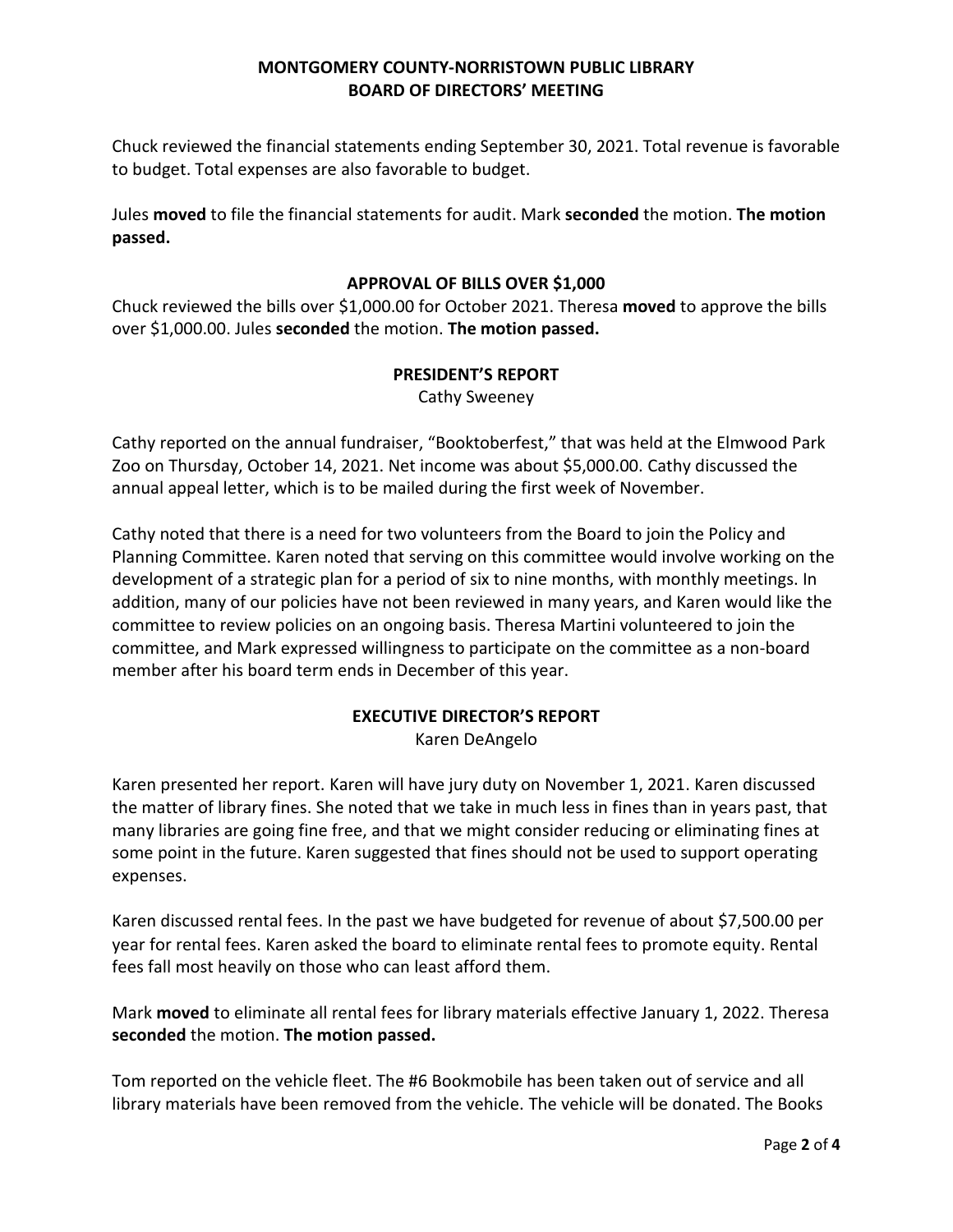Go Round is in the shop again for repairs. The Books Go Round is due for replacement in the next two years. The Bookmobile & Outreach Services Department presently has four vacant full-time positions.

The board holiday dinner scheduled for December 2, 2021 is cancelled. Instead, we will have a board meeting via Zoom on Monday December 13, 2021. This will be Doug's and Mark's last board meeting, as their terms on the board expire at the end of this year.

# **DISTRICT CONSULTANT'S REPORT**

Tracey Reed

Tracey Reed presented her report. Tracey attended the Pennsylvania Library Association's virtual annual conference. Diversity, equity, and inclusion, board development, and fundraising were the major themes this year.

# **FRIENDS OF MONTGOMERY DISTRICT LIBRARY CENTER REPORT**

Doug McCann

In Doug's absence there was no report. Karen thanked the Friends for their \$1,500.00 Giraffe sponsorship of BooktoberFest, and for their very generous contribution of a gift basket to the silent auction.

#### **UNFINISHED BUSINESS**

None.

### **NEW BUSINESS**

Chuck **moved** to approve the Mobile Beacon Hotspots Policy as presented at the meeting. Jules **seconded** the motion. **The motion passed**.

Mark **moved** to approve the Pennsylvania Department of Education eSignature Resolution as presented at the meeting. Jules **seconded** the motion. **The motion passed.**

Cathy reviewed correspondence from the Perkiomen Valley Library regarding their annual salary contribution.

### **PUBLIC COMMENTS**

None.

### **ADJOURNMENT**

Mark **moved** to adjourn the meeting. Chuck **seconded** the motion. **The motion passed.** The meeting adjourned at 5:33 p.m.

Respectfully submitted,